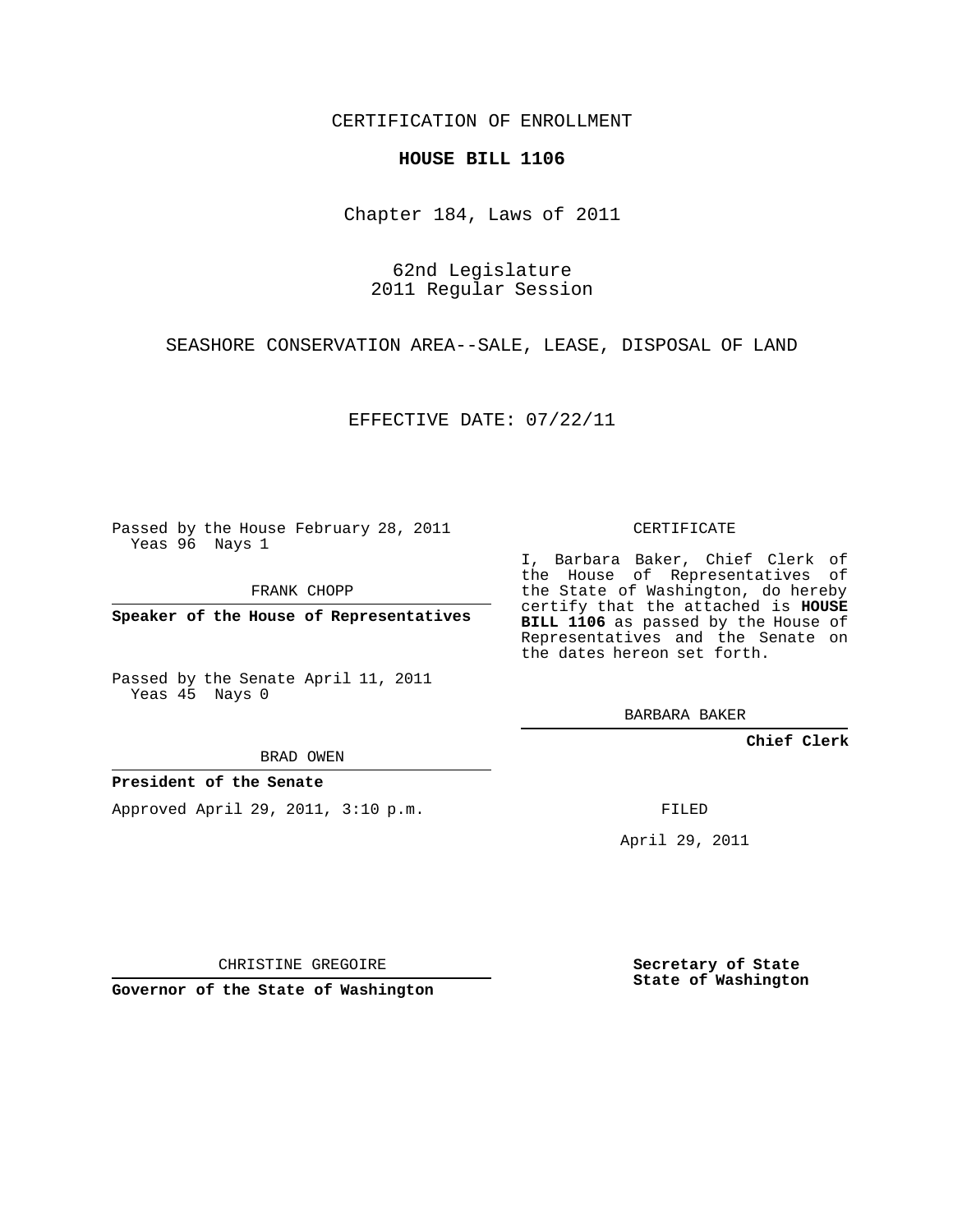## **HOUSE BILL 1106** \_\_\_\_\_\_\_\_\_\_\_\_\_\_\_\_\_\_\_\_\_\_\_\_\_\_\_\_\_\_\_\_\_\_\_\_\_\_\_\_\_\_\_\_\_

\_\_\_\_\_\_\_\_\_\_\_\_\_\_\_\_\_\_\_\_\_\_\_\_\_\_\_\_\_\_\_\_\_\_\_\_\_\_\_\_\_\_\_\_\_

Passed Legislature - 2011 Regular Session

**State of Washington 62nd Legislature 2011 Regular Session**

**By** Representatives Takko, Orcutt, and Blake; by request of Parks and Recreation Commission

 1 AN ACT Relating to sale, lease, and disposal of lands within the 2 Seashore Conservation Area; and amending RCW 79A.05.630.

3 BE IT ENACTED BY THE LEGISLATURE OF THE STATE OF WASHINGTON:

 4 **Sec. 1.** RCW 79A.05.630 and 2000 c 11 s 50 are each amended to read 5 as follows:

 6 Lands within the Seashore Conservation Area shall not be sold, 7 leased, or otherwise disposed of, except as ((<del>herein</del>)) provided <u>in this</u> 8 section.

9 (1) The commission may, under authority granted in RCW 79A.05.175 and 79A.05.180, exchange state park lands in the Seashore Conservation Area for lands of equal value to be managed by the commission consistent with this chapter. Only state park lands lying east of the Seashore Conservation Line, as it is located at the time of exchange, may be so exchanged.

15 (2) The commission may, under authority granted in RCW 79A.05.178, 16 directly dispose of up to five contiguous acres of real property, 17 without public auction, to resolve trespass, property ownership 18 disputes, and boundary adjustments with adjacent property owners. Real 19 property to be disposed of under this subsection may be disposed of